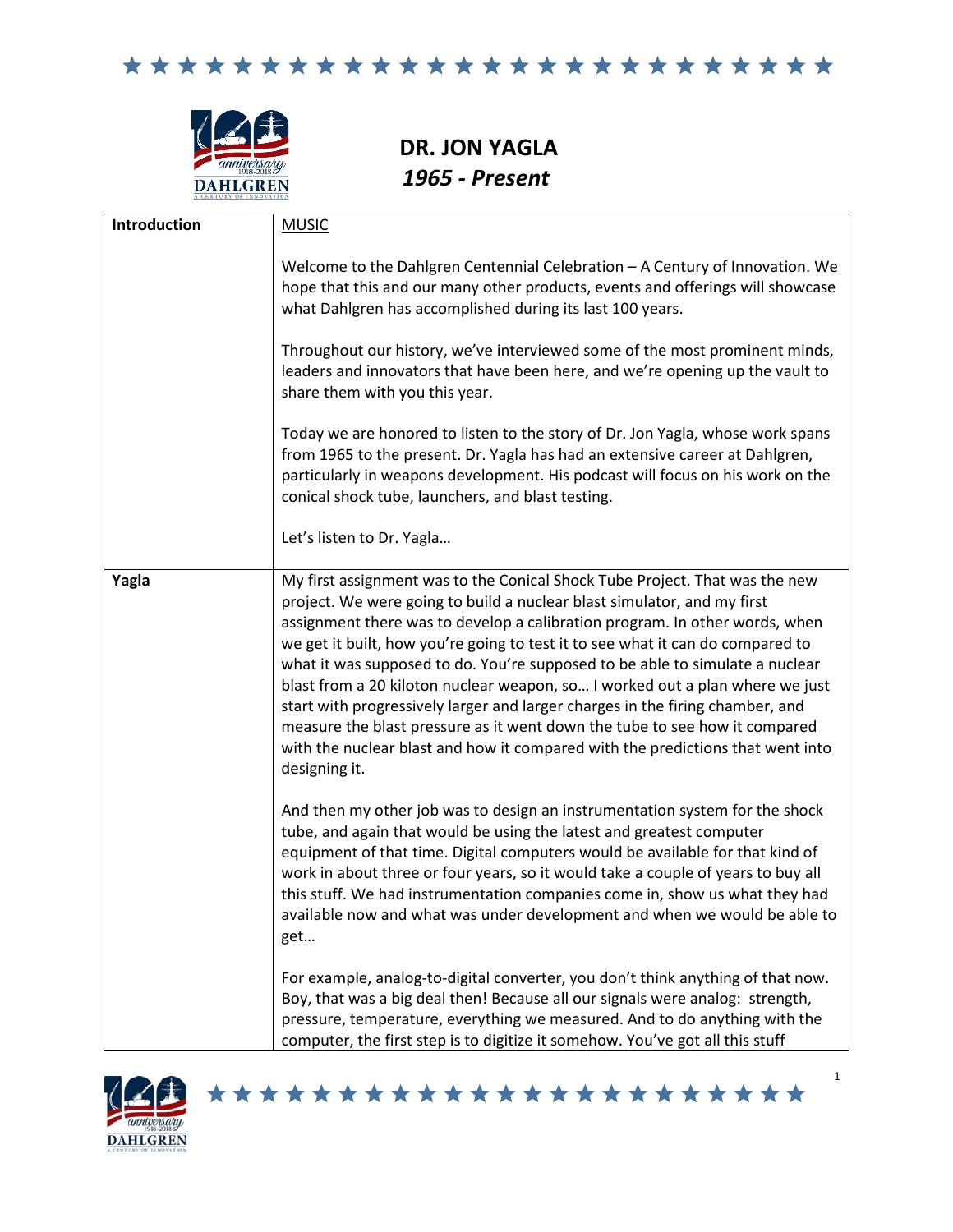|               | recorded on analog magnetic tape, how're you going to get it off tape and into a<br>digital-type format so you can apply your calibrations and get an output. And<br>another thing was getting the output. That was no simple thing either! I mean,<br>in those days, you could get a table printed out of your data and you could plot<br>it yourself on graph paper, or you could maybe program a pen plotter to plot it<br>out, which wasn't a heck of a lot better. You had to tell the pen to pick the pen<br>up or otherwise it would draw a line where it's going over here to another<br>point. You say you plot this and this, and you know x versus y, and you get it<br>back, and there's all these tracks going around, and there's your plot in there<br>too, and you've got to tell it to pick the pen up and put the pen down.<br>So anyway, it was a period of a whole lot of change. Computers were a big part<br>of it. Those were my first two jobs.                                                                                                                                                                                                                                                                                                                                                                                                                                                                                                                                                                                                                                 |
|---------------|---------------------------------------------------------------------------------------------------------------------------------------------------------------------------------------------------------------------------------------------------------------------------------------------------------------------------------------------------------------------------------------------------------------------------------------------------------------------------------------------------------------------------------------------------------------------------------------------------------------------------------------------------------------------------------------------------------------------------------------------------------------------------------------------------------------------------------------------------------------------------------------------------------------------------------------------------------------------------------------------------------------------------------------------------------------------------------------------------------------------------------------------------------------------------------------------------------------------------------------------------------------------------------------------------------------------------------------------------------------------------------------------------------------------------------------------------------------------------------------------------------------------------------------------------------------------------------------------------------|
| <b>Staton</b> | How long did the Conical Shock Tube job last?                                                                                                                                                                                                                                                                                                                                                                                                                                                                                                                                                                                                                                                                                                                                                                                                                                                                                                                                                                                                                                                                                                                                                                                                                                                                                                                                                                                                                                                                                                                                                           |
| Yagla         | Well, that lasted until about 1974. And I would say-                                                                                                                                                                                                                                                                                                                                                                                                                                                                                                                                                                                                                                                                                                                                                                                                                                                                                                                                                                                                                                                                                                                                                                                                                                                                                                                                                                                                                                                                                                                                                    |
| <b>Staton</b> | We were still doing testing in '74?                                                                                                                                                                                                                                                                                                                                                                                                                                                                                                                                                                                                                                                                                                                                                                                                                                                                                                                                                                                                                                                                                                                                                                                                                                                                                                                                                                                                                                                                                                                                                                     |
| Yagla         | At the very end. Right. I like to look at it as it completed its mission because in<br>the time period it was built, the nuclear threat was very real. We could've been<br>at war any time. It was really scary for everybody involved, and somebody could<br>just accidentally have started a war, and we have things set up to automatically<br>fight back, and it could very well lead to a lot of destruction. The Navy even<br>envisioned nuclear warfare at sea. We had nuclear weapons and ASROC [Anti-<br>Submarine Rocket], and practically all the surface combatants at that time. We<br>had a marine detail on that ship guarding those nukes and the ASROC<br>magazine And we had a nuclear capability for Standard Missile, and a lot of<br>the Tomahawk stuff was just starting development back then.<br>We had to design the ships for a nuclear blast, and it was a certain pressure that<br>the equipment had to be designed for. And so we would set up equipment<br>items in the shock tube and see if they could resist that blast and then go back<br>to work on them. The Navy didn't get nearly as serious, I don't think, as the<br>other services about nuclear warfare. It was something that was possible, but<br>they didn't ever want to spend a whole lot of money on it. They preferred to<br>"qualify by analysis," as they called it. The testing was expensive, and if some<br>engineers would go in there and convince them that the piece of equipment<br>would survive the blast by analysis, that would be good for most of the stuff<br>that went on the ships |
|               | We didn't get as much testing of that type as was envisioned. But the biggest                                                                                                                                                                                                                                                                                                                                                                                                                                                                                                                                                                                                                                                                                                                                                                                                                                                                                                                                                                                                                                                                                                                                                                                                                                                                                                                                                                                                                                                                                                                           |



\*\*\*\*\*\*\*\*\*\*\*\*\*\*\*\*\*\*\*\*\*\*\*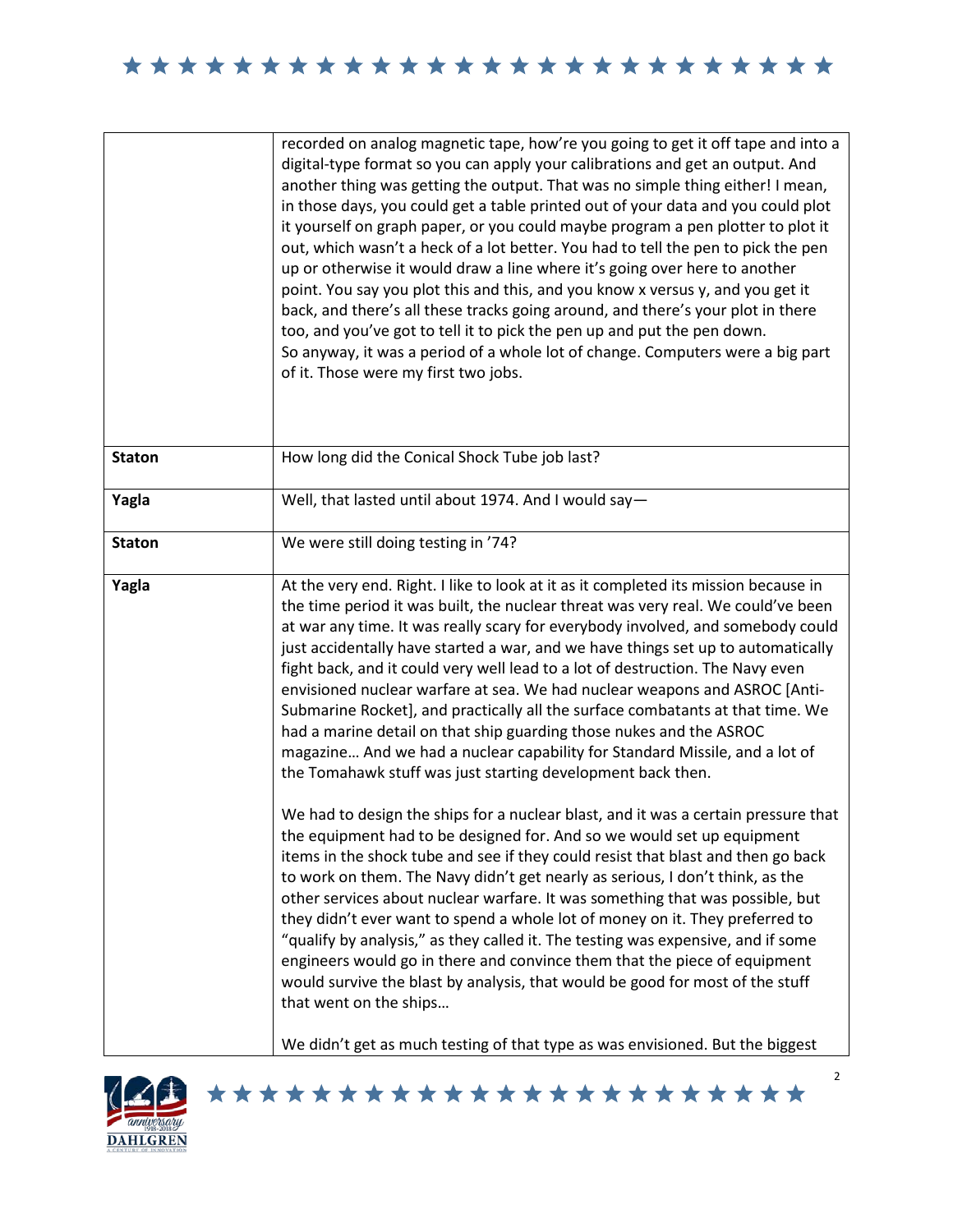|               | project we got was to test the equipment for Safeguard anti-ballistic missile     |
|---------------|-----------------------------------------------------------------------------------|
|               | defense system. It was the system that was designed to knock down Soviet-         |
|               | launched interceptors coming mainly over the North Pole. It had radars that       |
|               | would detect these missiles and then-coming in and then missiles that would       |
|               | fire at them. There was a long range one called Spartan, and a short-range one    |
|               | called Sprint. And we actually tested those missiles in the shock tube because    |
|               | the scenario they envisioned, one of these missiles would come into the search    |
|               | radars and they would see it and that would be about the time they'd be           |
|               | ejecting multiple reentry vehicles that would have independent weapons on         |
|               | them. And so our missiles would have to attack these one at a time and knock      |
|               | them down. And as a consequence of that, there would be all these fireballs       |
|               | and nuclear blasts in the air, and these targets-they're not spreading out very   |
|               | quickly, so the second missile might have to fly through the blast of the first   |
|               | missile. And so we set those scenarios up out there in the shock tube where we    |
|               | suspended the missile, and we attacked it with the nuclear blast, and we          |
|               | measured its response. And that was the biggest test that we did. And also that   |
|               | Safeguard system had the radar buildings that were out in the fields that would   |
|               | have the radars and process that data. And they wanted to make sure that they     |
|               | were nuclear hardened so they couldn't be defeated early in the engagement.       |
|               | So we had models of these buildings, testing the models of the building in the    |
|               | shock tube. That's what we did in the shock tube.                                 |
|               | The costs of operating it continued to go up, and the likelihood of the nuclear   |
|               | warfare went down, and that was the end of it. I was the one responsible at       |
|               | that time, and I closed it down for the Navy. And we sent out to letters to       |
|               | everybody--                                                                       |
|               |                                                                                   |
| <b>Staton</b> | Nobody objected.                                                                  |
| Yagla         | Nobody was interested. Yeah, right. "We don't have business. We're going to       |
|               | close it down at such and such a date." And that's what we did.                   |
|               |                                                                                   |
| <b>Staton</b> | How long was it before it was dismantled?                                         |
|               |                                                                                   |
| Yagla         | Probably twenty more years.                                                       |
|               | Yeah. It wasn't really hurting anything. It could've easily been reconstituted if |
|               | we needed it. There wasn't really any point in tearing it down. I mean, we        |
|               | weren't going to make anything by it. Maybe free up some real estate. The price   |
|               | of the scrap metal wasn't all that significant. I don't know if the government    |
|               | made any money on it or not. Might have had to give it away to get it out of the  |
|               | way.                                                                              |
|               |                                                                                   |
|               | It was sad. Some of it was real high strength steel. Very good steel.             |
|               |                                                                                   |



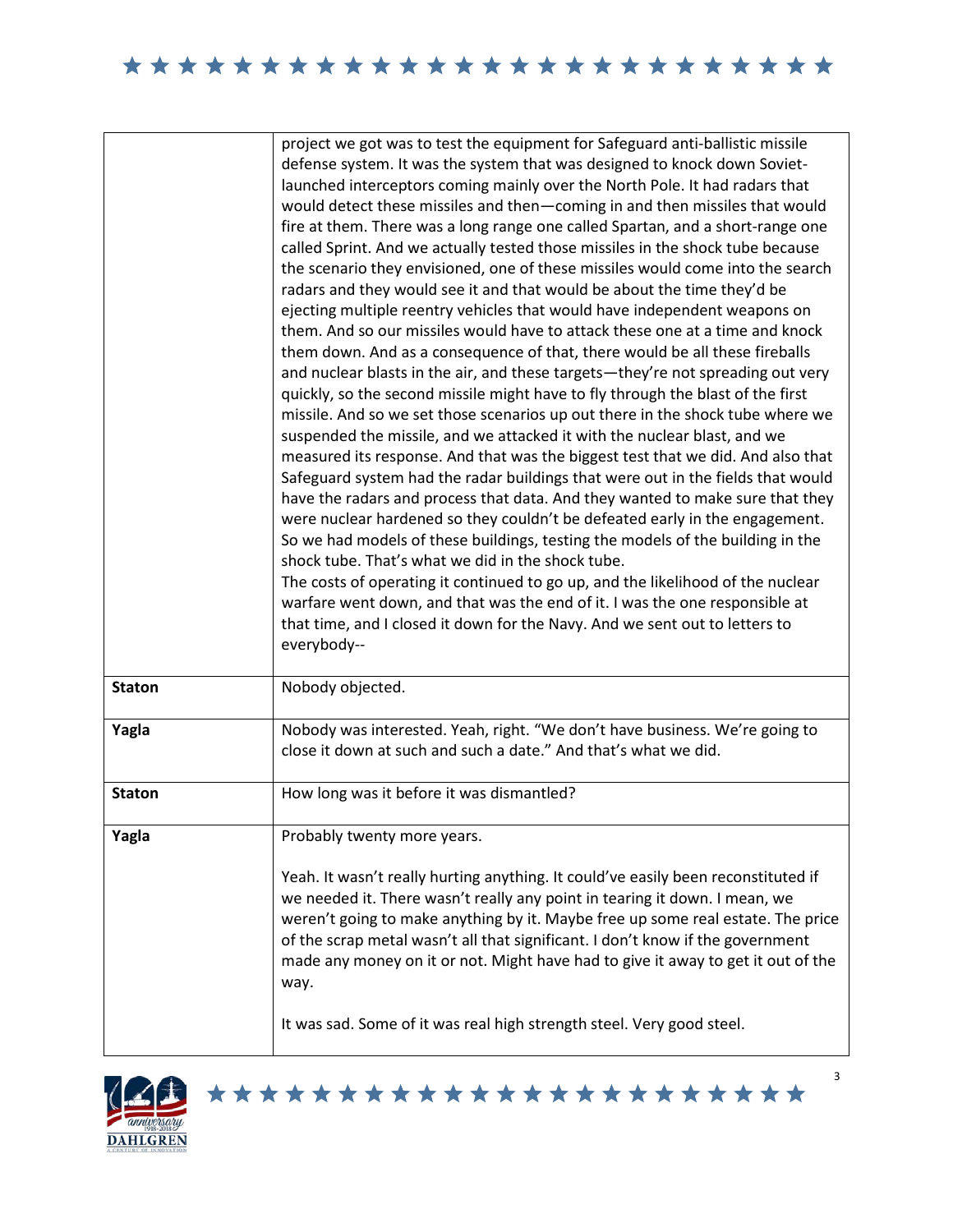

| Harmon        | Well, there were gun barrels. How many gun barrels?                                                                                                                                                                                                                                                                                                                                                                                                                                                                                                                                                                                                                                                                                                                                                                                                                                                                                                                                                                                                                                                                                                                                                                                                                                                                                                                                                                                                                                                                          |
|---------------|------------------------------------------------------------------------------------------------------------------------------------------------------------------------------------------------------------------------------------------------------------------------------------------------------------------------------------------------------------------------------------------------------------------------------------------------------------------------------------------------------------------------------------------------------------------------------------------------------------------------------------------------------------------------------------------------------------------------------------------------------------------------------------------------------------------------------------------------------------------------------------------------------------------------------------------------------------------------------------------------------------------------------------------------------------------------------------------------------------------------------------------------------------------------------------------------------------------------------------------------------------------------------------------------------------------------------------------------------------------------------------------------------------------------------------------------------------------------------------------------------------------------------|
|               |                                                                                                                                                                                                                                                                                                                                                                                                                                                                                                                                                                                                                                                                                                                                                                                                                                                                                                                                                                                                                                                                                                                                                                                                                                                                                                                                                                                                                                                                                                                              |
| Yagla         | 4 gun barrels                                                                                                                                                                                                                                                                                                                                                                                                                                                                                                                                                                                                                                                                                                                                                                                                                                                                                                                                                                                                                                                                                                                                                                                                                                                                                                                                                                                                                                                                                                                |
| <b>Harmon</b> | 4?                                                                                                                                                                                                                                                                                                                                                                                                                                                                                                                                                                                                                                                                                                                                                                                                                                                                                                                                                                                                                                                                                                                                                                                                                                                                                                                                                                                                                                                                                                                           |
| Yagla         | Yeah. 16-                                                                                                                                                                                                                                                                                                                                                                                                                                                                                                                                                                                                                                                                                                                                                                                                                                                                                                                                                                                                                                                                                                                                                                                                                                                                                                                                                                                                                                                                                                                    |
| Harman        | 16 inch guns?                                                                                                                                                                                                                                                                                                                                                                                                                                                                                                                                                                                                                                                                                                                                                                                                                                                                                                                                                                                                                                                                                                                                                                                                                                                                                                                                                                                                                                                                                                                |
| Yagla         | 16 inch guns. There were over a thousand pounds of TNT. And they set that off<br>in the confined space of those gun barrels, tremendous pressure, and it just<br>goes down the tube.                                                                                                                                                                                                                                                                                                                                                                                                                                                                                                                                                                                                                                                                                                                                                                                                                                                                                                                                                                                                                                                                                                                                                                                                                                                                                                                                         |
| Harman        | Did the shock tube hold up on the first shot? First time they ever?                                                                                                                                                                                                                                                                                                                                                                                                                                                                                                                                                                                                                                                                                                                                                                                                                                                                                                                                                                                                                                                                                                                                                                                                                                                                                                                                                                                                                                                          |
| Yagla         | Yeah it did, but there were problems with it that weren't anticipated by<br>anybody. It was plenty strong in internal pressure. A cylinder is a really good<br>pressure vessel. But one thing a cylinder isn't-it's a good pressure vessel when<br>the pressure is on the inside. When the pressure is on the outside, it's very bad.<br>It will buckle; it's called instability. And the most serious thing that you have<br>that would be in a submarine when it goes down to test depth and it just gets<br>crushed like a soda can.                                                                                                                                                                                                                                                                                                                                                                                                                                                                                                                                                                                                                                                                                                                                                                                                                                                                                                                                                                                      |
| <b>Staton</b> | Yeah.                                                                                                                                                                                                                                                                                                                                                                                                                                                                                                                                                                                                                                                                                                                                                                                                                                                                                                                                                                                                                                                                                                                                                                                                                                                                                                                                                                                                                                                                                                                        |
| Yagla         | The physics of the gun blast going down the tube-it's internal pressure, and<br>when the shock wave gets to the open end and leaves, the physics pressure<br>condition there is—the pressure is one atmosphere at the boundary, that's the<br>pressure of the atmosphere. Now there's pressure going in there was like<br>fifteen or twenty psi. So now this pressure condition says I've got to get down<br>to fifteen psi, which is ambient pressure, and what it does is that it undershoots<br>that and goes down to as much of below it as it was above it is what it's trying<br>to do. It's a reflection. Electrical waves do the same thing. If an electrical wave<br>or a sound wave goes out there and hits that hard wall, the pressure would<br>double on the wall and something will reflect back. If it goes into a medium<br>that's transparent, it would be the opposite thing, and an expansion wave will<br>come back and the acoustics in this gas dynamic thing. There was big suction<br>because all this gas that's in there wants to get out now and has got a lot of<br>forward momentum, and it just keeps going out, and the pressure drop drop<br>drops. And so the atmosphere crushed it. It crushed about 800 feet of the shock<br>tube. It just crushed it! So that had to be repaired. We had to get new sections<br>made, and then we put stiffeners on the sections, and that's an easy cure for<br>buckling instability in a cylinder, you just put a stiffening ring on it, and so every, |

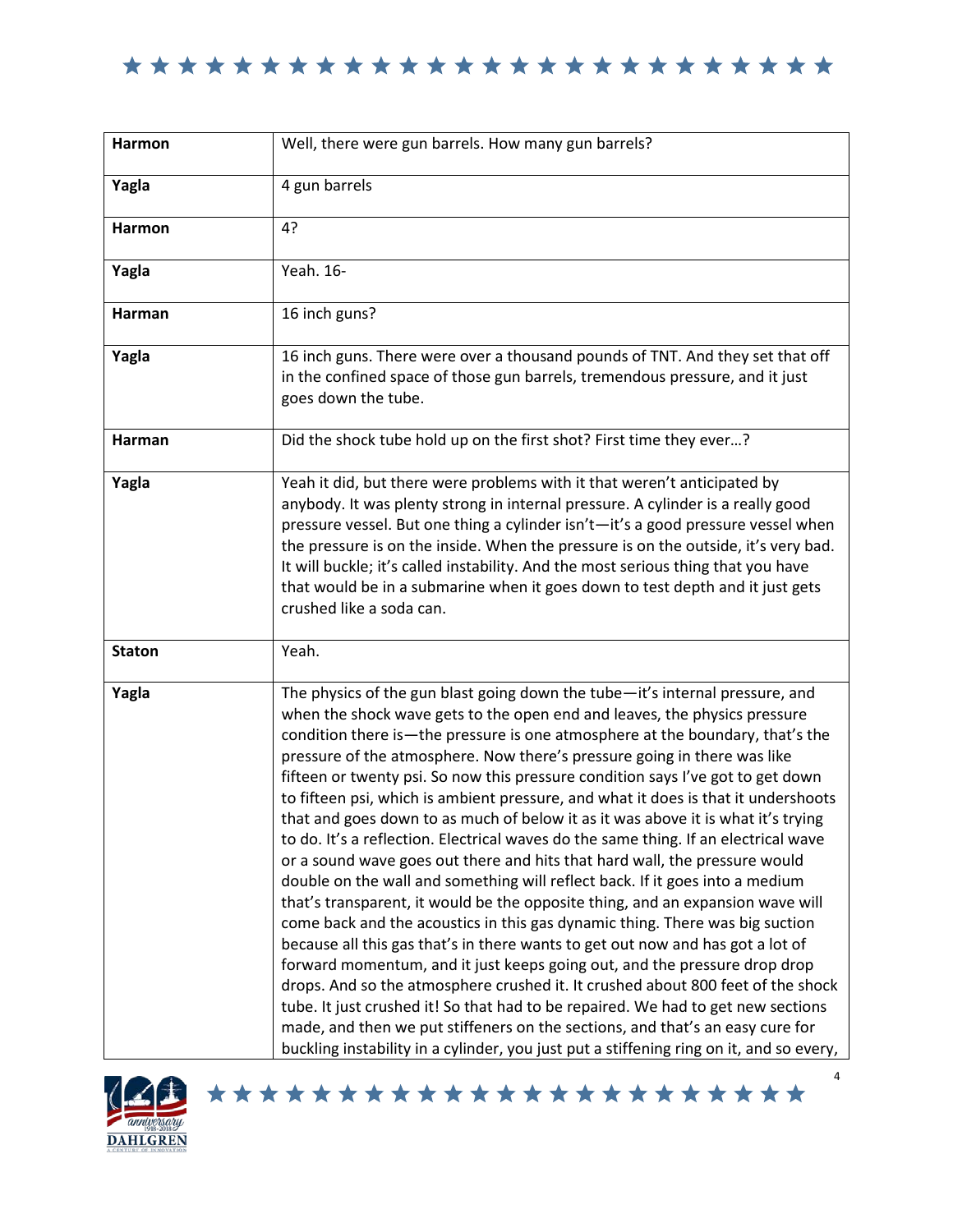|               | say every diameter or so, you just put a ring on it. It doesn't have to be hardly<br>anything at all. I think it was just a quarter inch or 3/8 inch thick plate, maybe<br>four or five inches tall. And we just welded them on the whole length, and we<br>never had any more trouble with it.<br>I was able to calculate very exactly what the pressure was inside, when the<br>wave reflected from the opening and then you could just go to a mechanical |
|---------------|--------------------------------------------------------------------------------------------------------------------------------------------------------------------------------------------------------------------------------------------------------------------------------------------------------------------------------------------------------------------------------------------------------------------------------------------------------------|
|               | engineering handbook and look up the stability criteria for cylinders under<br>external pressure, figure out why it did that and how to fix it.                                                                                                                                                                                                                                                                                                              |
|               | And we had a lot of nuclear blast work going on at Dahlgren at that time. Missile<br>blast and gun blasts. These are very important things to designing ships. And for<br>people who have to man the weapons, to make sure they're safe. Like a missile<br>blast-it'll burn anything up! And you have to protect your ship from that.                                                                                                                        |
|               | You have to make sure the missile blast doesn't impinge on many of those<br>things on the ship; it'll just burn them right up. And so we had that work that<br>needed to be done in the Navy. And then gun blasts have been a problem a ship<br>ever since they put guns on ships. It's caused damage in the very first days of<br>that in the 1800s.                                                                                                        |
| <b>Staton</b> | Gun blasts.                                                                                                                                                                                                                                                                                                                                                                                                                                                  |
|               |                                                                                                                                                                                                                                                                                                                                                                                                                                                              |
| Yagla         | Gun blasts on ships. You need to be careful where you put the chicken coops;<br>they'd crush the eggs.                                                                                                                                                                                                                                                                                                                                                       |
|               | Well, it'd scare the chickens! And they couldn't lay eggs until they got over it, I<br>guess. I don't know what happened. I don't think it crushed the eggs. Well, it<br>might. Yeah, it could.                                                                                                                                                                                                                                                              |
|               | So anyway, the equipment has to be designed to withstand the gun blast. So we<br>would bring equipment here to Dahlgren, and set it up near the guns and test,<br>and we would do calculations to see what the pressure would be. We had—a<br>big job we still do is designing the firing zones for ships, to make sure the guns                                                                                                                             |
|               | and the missiles don't come too close to the structures. And each of the fire<br>control systems or the gun itself will have provisions in there so that you can't                                                                                                                                                                                                                                                                                           |
|               | fire the gun when it's in Danger. There's areas where you can't point the gun;<br>you can't make the gun go over too close to something. We figure all that out at                                                                                                                                                                                                                                                                                           |
|               | Dahlgren. The stuff that I learned for nuclear blasts immediately became useful                                                                                                                                                                                                                                                                                                                                                                              |
|               | in that. And then the other thing we do with blasts is we were in charge of the<br>Navy Structural Test Firing program. Each ship that gets delivered to the Navy<br>has to go through a structural test fire. And for the first-of-class of a ship, or a                                                                                                                                                                                                    |



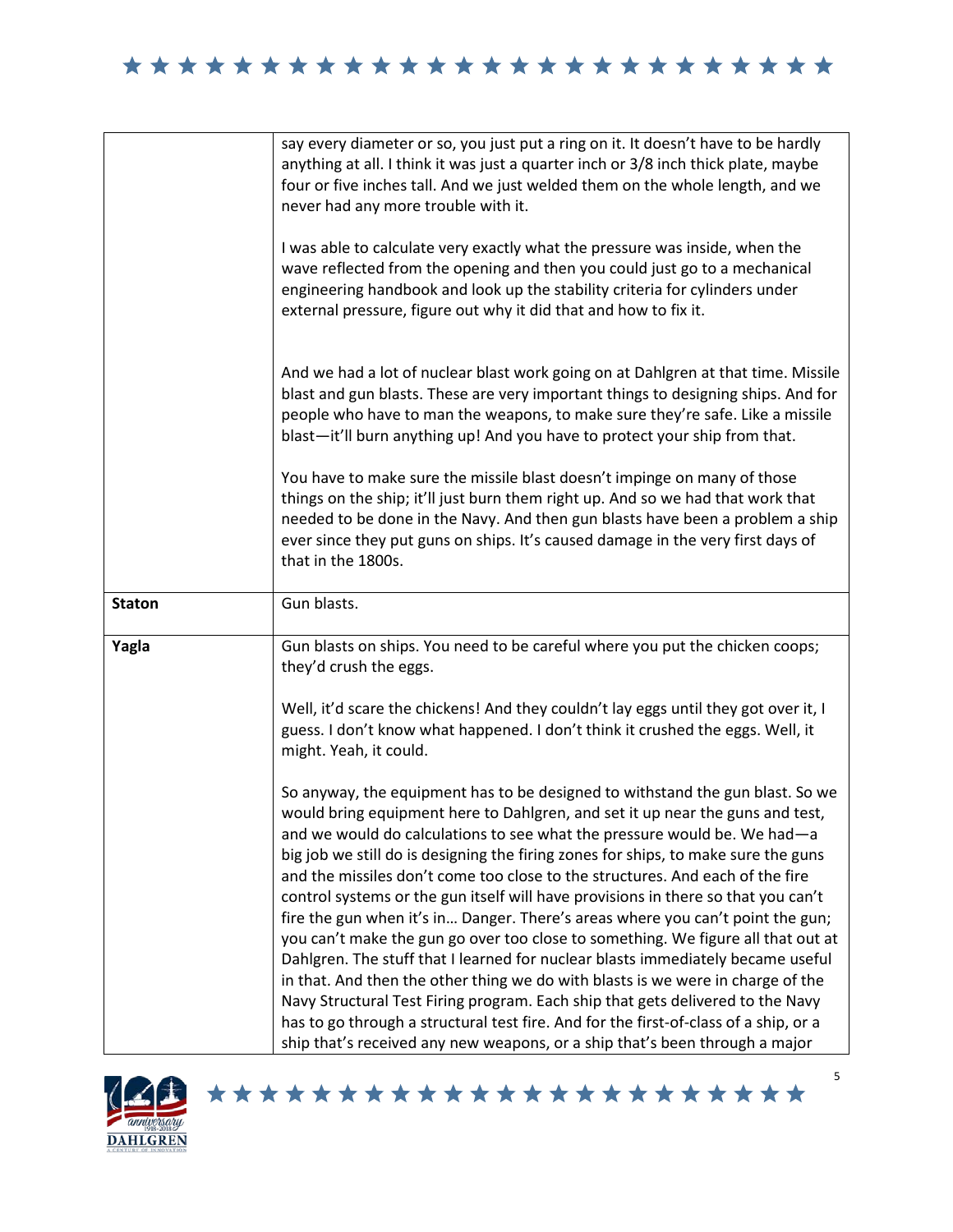|               | overhaul, it has to have a structural test fire.                                                                                                                                                                                                                                                                                                                                                                                                                                                                                                                                                   |
|---------------|----------------------------------------------------------------------------------------------------------------------------------------------------------------------------------------------------------------------------------------------------------------------------------------------------------------------------------------------------------------------------------------------------------------------------------------------------------------------------------------------------------------------------------------------------------------------------------------------------|
|               | air blasts-                                                                                                                                                                                                                                                                                                                                                                                                                                                                                                                                                                                        |
|               | --From weapons firing. From gun blasts to missile blasts. So we would design<br>those tests and then carry them out on ships. We'd send a test team out with<br>lots of instrumentation [to] actually measure the blast, and invariably there'd be<br>problems that arose from trying to do these tests with the equipment, with the<br>guns themselves                                                                                                                                                                                                                                            |
|               | It would just be just the essentials of the propulsion system, the actual tactical<br>rocket motor. But it didn't really have to push any expensive electronics,<br>seekers, gyros, all that stuff. So they actually used telephone poles. A piece of a<br>telephone pole would be good enough for the front end of the missile for a<br>Blast Test-other ones are more sophisticated [mailroom bell rings]. But a<br>tactical rocket motor and a telephone pole would do it And that would make a<br>Blast Test Vehicle. Because missiles have always been expensive--                            |
| <b>Staton</b> | Oh yeah.                                                                                                                                                                                                                                                                                                                                                                                                                                                                                                                                                                                           |
| Yagla         | -- Go out and do a blast test with a million dollar missile, I mean, that's a pretty<br>serious expense. So, in the past when we had to do that kind of data gathering,<br>we would get missiles at the end of their useful life. And the fleet could shoot<br>them at something; they get the experience of firing, and we get the data. So<br>sometimes that worked out                                                                                                                                                                                                                          |
| <b>Staton</b> | So yeah, I think of you in the launcher area.                                                                                                                                                                                                                                                                                                                                                                                                                                                                                                                                                      |
| Yagla         | See, we had the expertise to work through these blasts problems. And how we<br>got in the launcher business was—we were knowledgeable in all the physics,<br>the equations for the blast. And the Navy decided they'd be interested in<br>developing a [mailroom bell rings] vertical launching system. And so right away I<br>was involved in that because that system would have to survive its own blast.                                                                                                                                                                                       |
| <b>Staton</b> | Yeah.                                                                                                                                                                                                                                                                                                                                                                                                                                                                                                                                                                                              |
| Yagla         | It was a really hard decision to make at that point in time. We don't think much<br>of it now. The ships all have a Mark 41 Vertical Launch System, yeah so what,<br>well you had go back to the mid to late 1970s, early 1980s when all the missiles<br>were on external, rotating arms that were pointed at the target. They were in a<br>box that would be pointed at the target, some sort of canister on the deck.<br>Now you say we're going to fire this missile from inside the ship. Fire this missile<br>with a thousand pounds of propellant, a big warhead on it. A lot of people said |



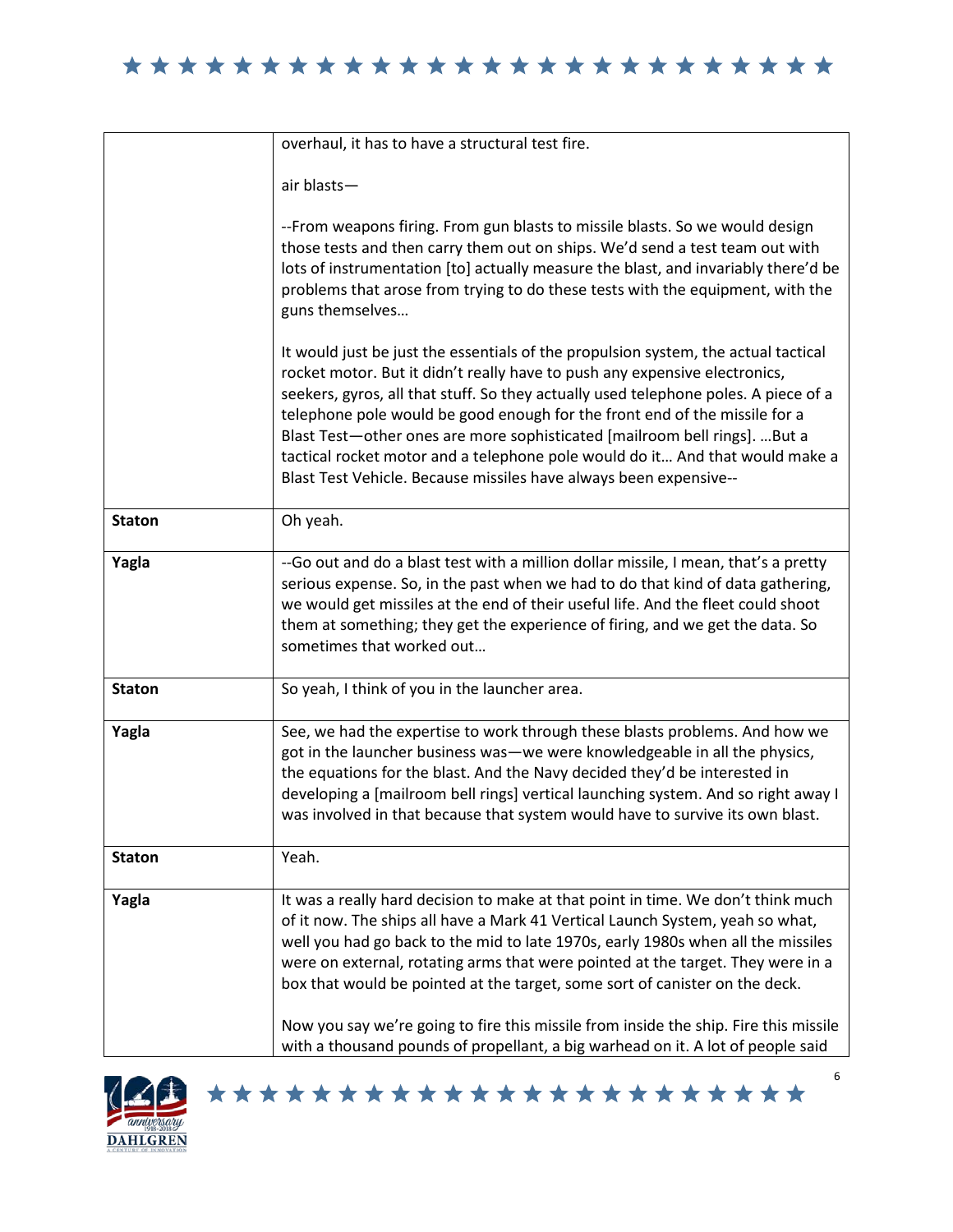| Harmon | this on the face of it, said you know, "You're crazy, you'll blow the ship up.<br>You'll blow the ship up!" They were sure we would blow the ship up. So it took a<br>lot of engineering and a lot of salesmanship to convince the community at large<br>that this could be done safely. That's what we did. We worked on that awhile.<br>Did they use the [USS] Norton Sound for VLS?                                                                                                                                                                                                                                                                                                                                                                                                                                                                                                                                                                                                                                                          |
|--------|-------------------------------------------------------------------------------------------------------------------------------------------------------------------------------------------------------------------------------------------------------------------------------------------------------------------------------------------------------------------------------------------------------------------------------------------------------------------------------------------------------------------------------------------------------------------------------------------------------------------------------------------------------------------------------------------------------------------------------------------------------------------------------------------------------------------------------------------------------------------------------------------------------------------------------------------------------------------------------------------------------------------------------------------------|
|        |                                                                                                                                                                                                                                                                                                                                                                                                                                                                                                                                                                                                                                                                                                                                                                                                                                                                                                                                                                                                                                                 |
| Yagla  | Yeah the very first launcher we put on the Norton Sound. We started out with a<br>ship called P-H-M No SES-100B. It was a surface effect ship, and it was<br>maybe a hundred ton ship. And we put a vertical launcher on the back. It wasn't<br>below deck yet. But just the idea of firing a missile vertically and have it attack<br>some target out here at a horizontal distance being a whole lot greater than its<br>altitude just to deal with the-that was a big step, so that you could, from this<br>moving ship, you could fire a missile vertically and then you could point it out<br>there to there to intercept and get it to go in a pretty small basket there for<br>acquisition and make the intercepts, so the first tests were done on the SES-<br>100B ship with just a single launch, vertical launch off the fantail of that ship<br>while it was underway. And then the next step was to try to build this stuff so it<br>would fit below deck, and that's where the Norton Sound came in. That was the<br>next set of- |
|        | I wasn't involved on the Norton Sound at all. [I did] some of the design work and<br>all that, but to actually go there and fire a missile or make a measurement, I<br>didn't ever do that personally.                                                                                                                                                                                                                                                                                                                                                                                                                                                                                                                                                                                                                                                                                                                                                                                                                                          |
|        | So you've got this tremendous flow of propellant out of the rocket nozzle into<br>the ships, so you've got to confine it. Catch that and a box called a plenum, 8<br>missiles over a plenum. So the exhaust goes down in this box, and the box is<br>coated with ablative type material that was designed for chemical industry<br>applications-heat shields on reentry vehicles and that sort of thing. Ablative-<br>type materials.                                                                                                                                                                                                                                                                                                                                                                                                                                                                                                                                                                                                           |
|        | And then that plenum would be pressurized and then all the exhaust would flow<br>through the duct to the surf-to the deck of the ship to flow through the duct--                                                                                                                                                                                                                                                                                                                                                                                                                                                                                                                                                                                                                                                                                                                                                                                                                                                                                |
|        | The service life of the launcher [phone rings] depends on whenever it's had a<br>casualty or not. It has this thing that we designed for called a restrained firing.<br>That was the thing they were scared of, not the fly-out. What do you do if you<br>give it the Command to fire, and the missile fires, but for whatever reason it<br>doesn't leave to the launcher? Then you hold it there in your belly the whole<br>burn time. That's what we had to demonstrate, that this gas management<br>system would last through a restrained firing.                                                                                                                                                                                                                                                                                                                                                                                                                                                                                           |



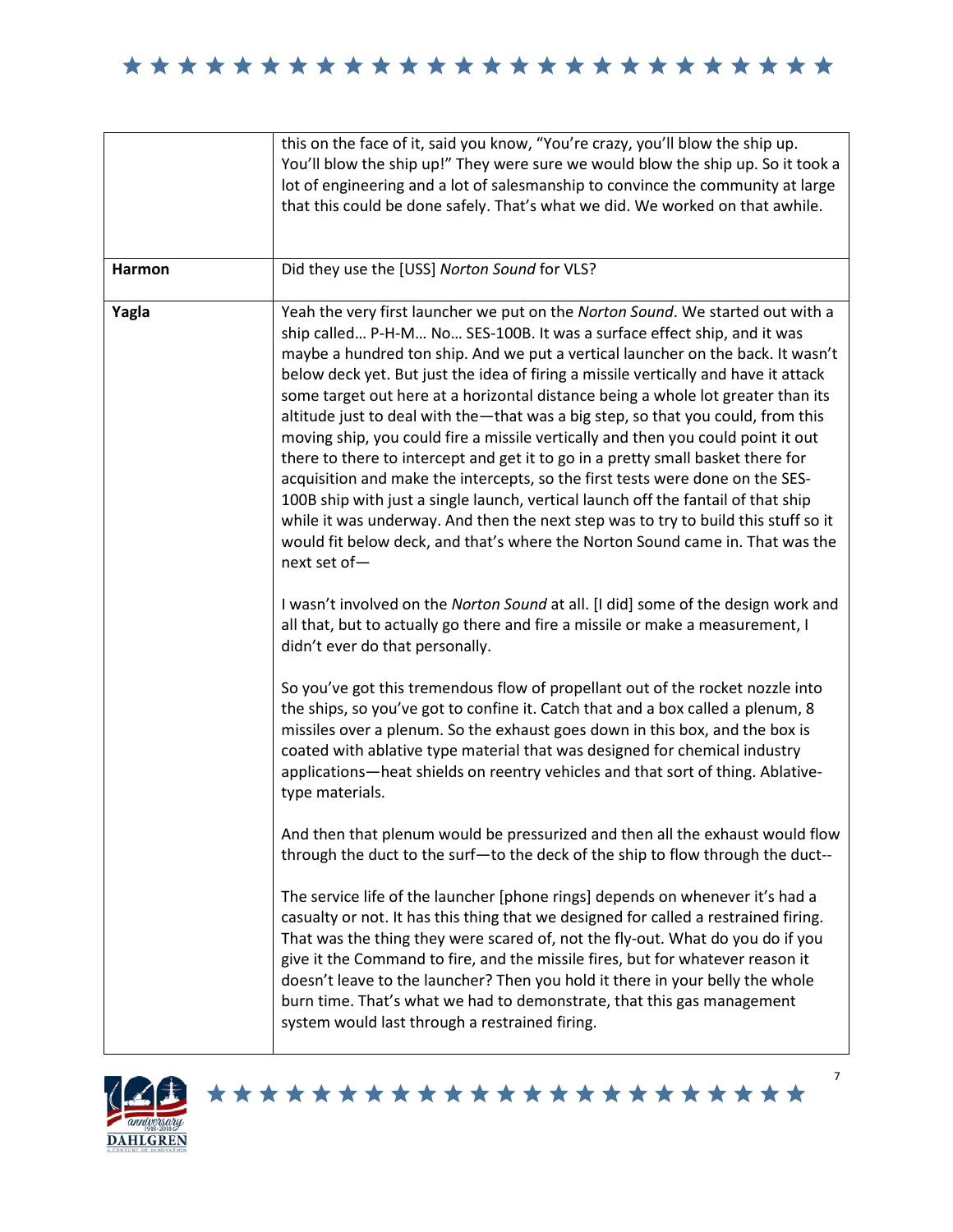



## \*\*\*\*\*\*\*\*\*\*\*\*\*\*\*\*\*\*\*\*\*\*\*